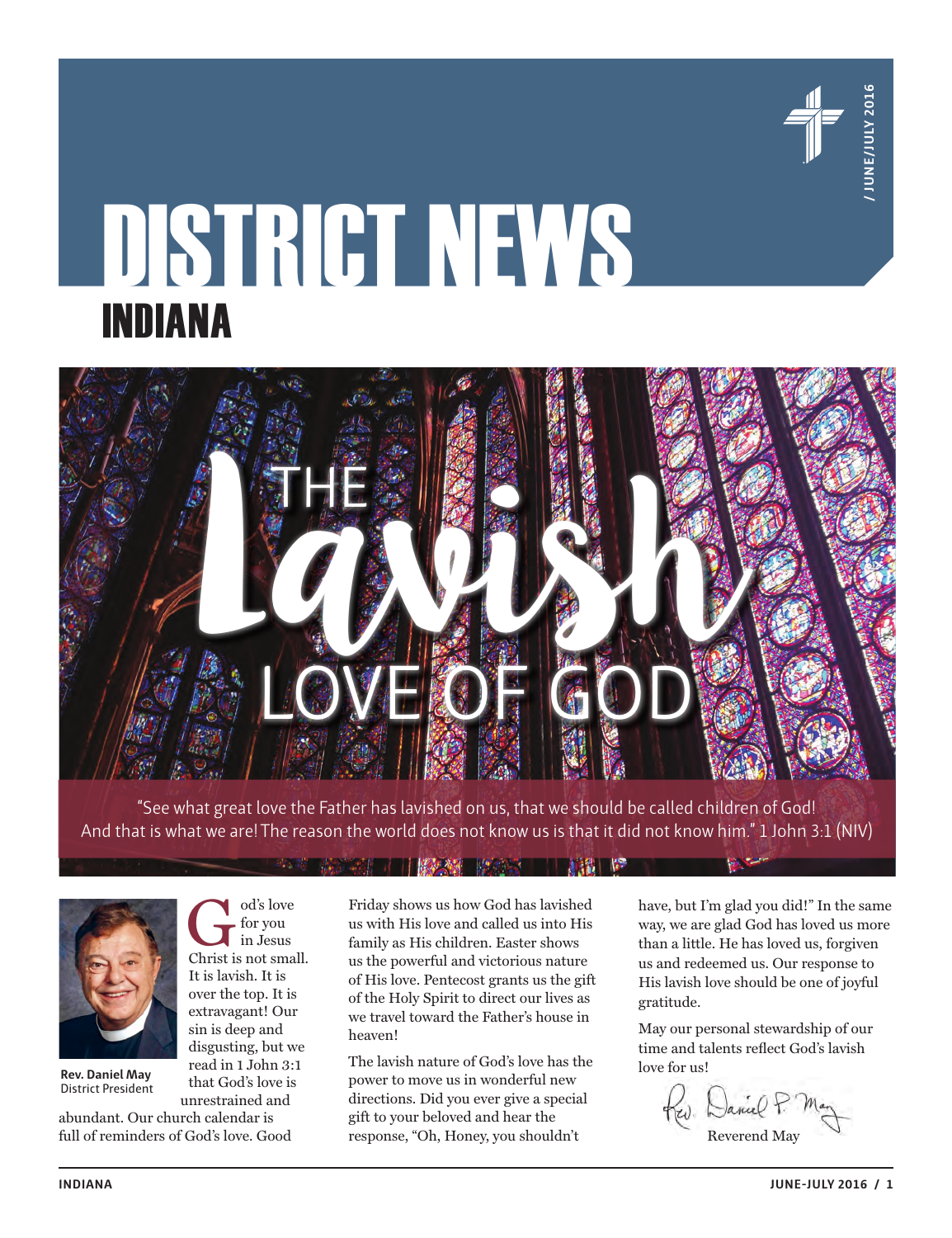### WELL-BEING

### **Parish Nurses Offer Hope by Serving Rural Communities**



From the wheat fields of Kansas<br>from the orchards in Washington<br>to the orange groves in Florida farme to the dairy farms of Wisconsin, from the orchards in Washington to the orange groves in Florida, farmers serve our country by providing food and fibers, as well as jobs to many. Unfortunately, most people living in rural communities are facing a healthcare crisis.

Farmers are unique individuals, working independently for the most part on family farms, and developing such strong work ethics that they often enter the healthcare sector late. Farmers must use wisdom in applying fertilizers, pesticides and herbicides while keeping children and family safe in a working environment. Exposure to farm hazards has brought increased incidences of brain cancer, lymphoma, Parkinson's disease, farmer's lung and other illnesses.

Safety and health are important concerns to farmers seeking to be good stewards of the land and environment and especially their family's health. They can be pushed to financial and psychological limits caused by uncontrollable factors like the world economy, weather, expensive equipment and operating loans to plant and harvest the land. In addition, many farmers lack a comprehensive insurance plan.

One outlet that may help solve the rural and small-town healthcare challenge is parish nurses. I was raised on a sixthgeneration dairy farm in southeastern

Wisconsin and have witnessed rural schools close and implement dealers go out of business, but the church remains a lasting institution. A parish nurse can truly make a difference in a rural or small-town community.

In many towns, the same church has been the worship home of families for generations and is a major part of their identity. The rural or small-town church may be one of the last institutions that can help communities by collaborating with the local healthcare institution. Indeed, that church may be small, serving less than 200 people, but it can be mighty in making differences in mind, body and spirit. Parish nurses can be part of the team ministry that can help establish healthcare ministries and strengthen rural health.

Most churches have registered nurses in their congregations, and nurses in church settings can provide families living in rural communities with education. In addition, they can:

- → Screen people for hypertension, skin cancer and other chronic diseases.
- → Answer health-related questions.
- → Coordinate volunteers.
- → Refer them to community resources.
- → Provide families with spiritual comfort through prayer, music and presence.

Parish nurses can also coordinate food pantries and shelters, meet healthcare

needs by holding community education classes in their churches and develop support groups for the community or help develop programs and respond with compassion to people with special needs. Because rural and small-town churches serve people from cradle to death and typically have larger elderly populations, nurses can serve a vital role with the elderly by visiting the sick and homebound.

Nurses can develop health fairs, immunization and flu clinics and create programs that will decrease social isolation and enhance social health. As we develop congregational health ministries across the country, there is often a little white church by the roadside. It may be small and plain, but it means the world to so many rural and small-town people. We, as nurses, can use this simple structure to meet the needs of many.

*Contributed by Carol A. Lueders Bolwerk, PHD, RN, director of parish nursing and congregational health ministries, Concordia University Wisconsin, Mequon, Wis. LCMS Rural & Small Town Mission (RSTM) supports and encourages rural and small-town congregations in engaging their communities and growing together in Christ through Word and Sacrament. If you have a good idea for outreach or a story you'd like to share so that we can share it with others, please email Amy Gerdts at amy.gerdts@ lcms.org. Learn more about us at www.lcms. org/rstm, by calling our office at 888-463- 5127, by email at rstm@lcms.org or "like" us on our Facebook page at facebook.com/ lcmsrstm.*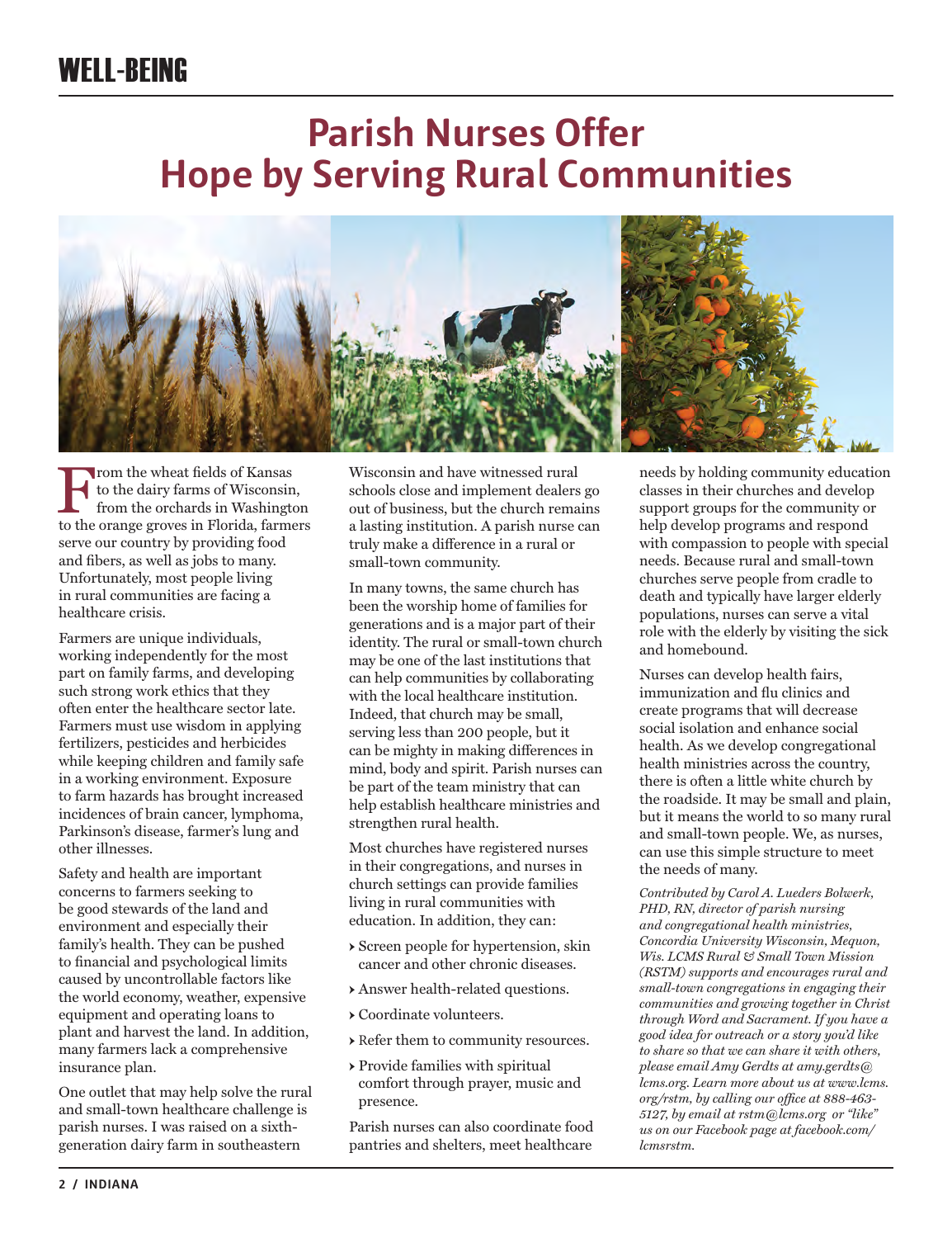### **STEWARDSHIP**

# **Freedom Is Not Free!**

ast summer, my wife and I took a motor-coach tour<br>following the old Route 66 out to California. One of our<br>few detours along the way was a stop at the Oklahoma<br>City National Momorial & Museum, where Timethy MaVaigh following the old Route 66 out to California. One of our City National Memorial & Museum, where Timothy McVeigh and others destroyed or damaged 324 buildings with explosives on April 19, 1995. It has been said that this was the first terrorist attack in our country.

The memorial includes 168 empty chairs, each representing the life of a person (including 19 children) who was killed while working or in childcare in the Alfred P. Murrah Federal Building. Hundreds of others were injured. Visiting this memorial was a very somber moment for us. I was left speechless.



**Ken Schilf** Council of Resources

It is easy for us Christians to forget that freedom comes with a cost. Numerous memorials in Washington, D.C. express the price of freedom. But the greatest symbol of freedom by far is the Cross, reminding us of the freedom we have from Satan and the gift of eternal life because of Jesus Christ.

With any freedom comes responsibility. When it comes to religious freedom, what are our responsibilities? For one, we need to recognize that God has given us amazing gifts. Christian stewardship says to use these gifts of time, talents and treasures to glorify Him. In addition, liberty stands on responsibility. Both are gifts from our Father. Therefore, as Christians, we need to use our gifts accordingly.

Independence Day is coming soon, which is a day to celebrate our freedoms — chief of which is the freedom of religion. We can show our appreciation to God by sharing and caring. Let us accept our freedom to give generously and our responsibility to be good stewards of all of God's wonderful gifts. Whether it be with our time (volunteering), talents (singing in choir), or treasures (tithing), Christians have the freedom to give because of the Gospel — Jesus giving His life for us.

Let us all echo the words of the psalmist in Ps. 7:17:

"I will give to the LORD the thanks due to His righteousness, and I will sing praise to the Name of the LORD, the Most High."





### **Vantage Point retreats offer renewal; restore hope**

In our country today, exhaustion is epidemic, yet the church-at-large remains strangely quiet, unprepared to speak life and truth to people in our midst, much less to those in the world around us. That's where Run Hard Rest Well (RHRW) comes into play, helping God's people rewrite their personal stories of overload.

RHRW is dedicated to re-introducing people to biblical, transformative rhythms of work and rest. Vantage Point 2016, the retreat arm of RHRW, spotlights hope, help and four biblical rhythms of rest: Sabbath, Sleep, Stillness (personal prayer) and Solitude (personal retreat) set in the context of life in the 21st century. Why? So that people of all ages and stages of life are equipped to know the race we are to run and the rest that refuels.

If you are seeking this kind of renewal, consider attending one of the following Vantage Point Retreats this year:

|         | Sept. 25 12:30-5 p.m  |
|---------|-----------------------|
|         | Sept. 28 12:30-5 p.m. |
| Oct. 2  | $1:30-6$ p.m.         |
| Oct. 4  | 12:30-5 p.m.          |
| Oct. 16 | $1:30-6$ p.m.         |
| Oct. 20 | $12:30-5$ p.m.        |

**Contact Brenda Jank at brenda@RunHardRestWell.com or by phone at 260-239-1297 for more information or visit the website at runhardrestwell.com.** 

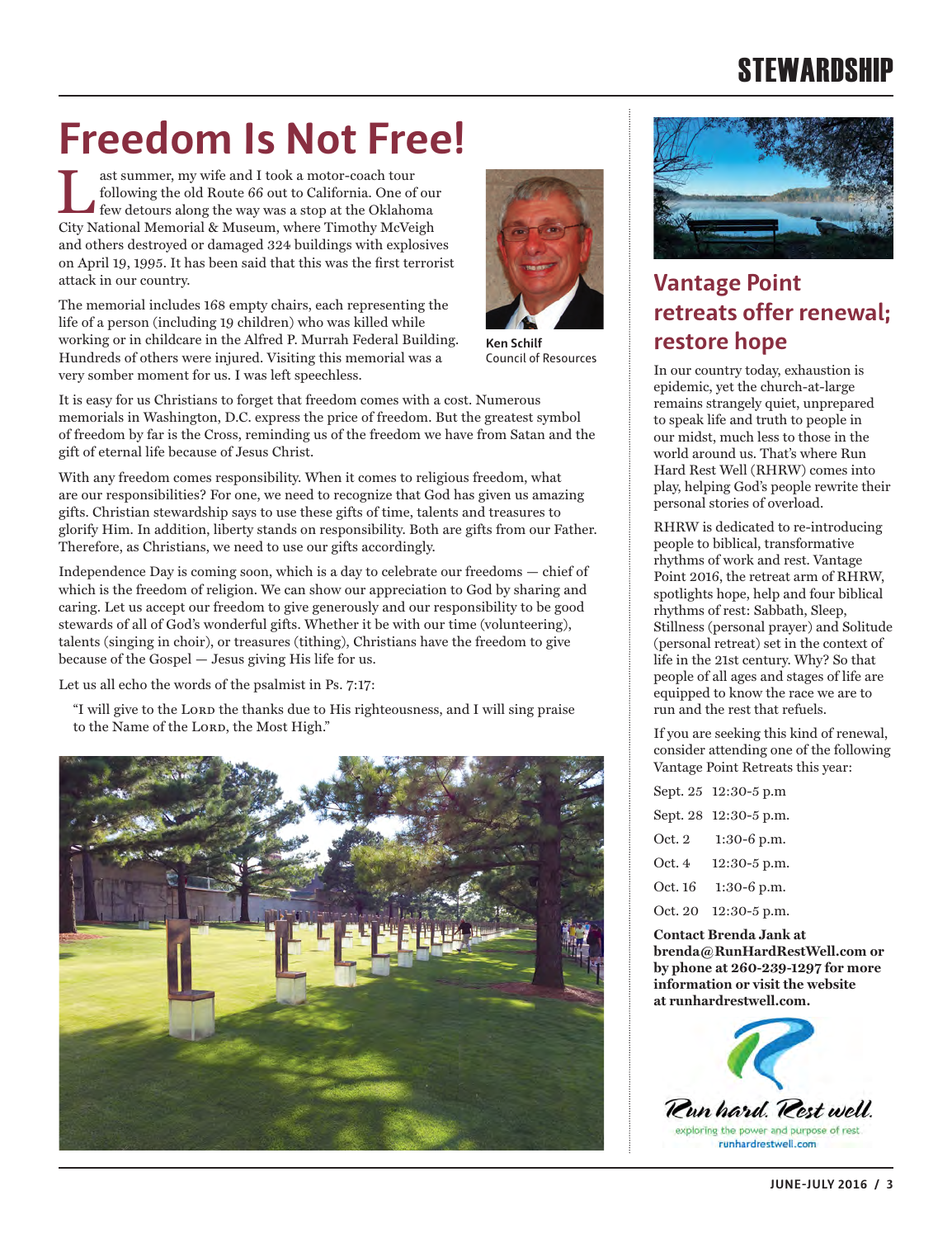## **LSSI Annual Meeting Exceeds Expectations**



The staff of Lutheran Social<br>
Services of Indiana (LSSI) is<br>
grateful to those who attended<br>
the annual meeting on March 10 Services of Indiana (LSSI) is the annual meeting on March 10. Here are just a few highlights from the evening of praise, thanksgiving and encouragement.

Almost 300 people attended to celebrate all that God has been doing through LSSI in the past 115 years, along with all that we know He will do in the future. LSSI was especially thrilled to commemorate another year of expressing the love of Jesus Christ through its services that empower individuals and families to move toward social, emotional and spiritual wholeness.

LSSI honored two special guests, presenting its Founder's Award to long-time board member and former chairperson Ron Rohrbacher. LSSI also honored 30-year volunteer Jackie Heckler.

LSSI affirmed its foundation of faith, which guides its services. In addition, guests heard from two Children's Village parents, who shared how LSSI's early-learning center has laid an early foundation for their children's love of learning and success in life. (In case you missed it, you can watch the video at *lssin.org*. Just click the "Children's Village" link under the "What We Do" tab on the home page.)

Everyone enjoyed the wonderful choral music provided by our very own Concordia Lutheran High School choir. Thank you to all who were able to attend. It was certainly a night of celebration!

## **TELL US YOUR NEWS!**

Do you have exciting news you'd like to see published in the Indiana District *Lutheran Witness*? We love to hear news and updates and see photos of what's happening in our district! Please be sure to send in your submissions, especially if you enjoy writing or taking photos at church events.

#### **The deadline for the September issue of The Lutheran Witness is July 10.**

Your stories and photos are welcomed and most appreciated. Please send all submissions to Jan Koenig via email at: **jan.koenig@in.lcms.org** 

> or by postal mail to: **Lutheran Witness Editor Indiana District LCMS 1145 South Barr St. Fort Wayne, IN 46802**

Please remember that photos sent electronically should have a high-resolution (a minimum of 300 dpi).

### **June Prayer List**

#### **Week of June 6**

- **Eastern District**
- $\rightarrow$  Circuit 11
- › St. John, Rensselear
- › St. Luke, Rensselaer
- › St. James, Reynolds
- › St. John, Rochester
- › Redeemer, West Lafayette
- › University, West Lafayette
- › **Mission:** Hispanic Outreach, Emmaus, Indianapolis
- › **RSO:** Siberian Lutheran Mission Society

#### **Week of June 13**

- › English District
- › Circuit 16
- › Faith, Bloomington
- › University, Bloomington
- › Faith, Columbus
- › Grace, Columbus
- › St. John's, White Creek
- › St. Peter's, Columbus
- › **Mission:** Hispanic Outreach, St. Paul, Columbus
- › **Other Ministry:** Valpariso University

#### **Week of June 27**

- › Iowa District East
- › Circuit 7
- › Faith, Churubusco
- › Suburban Bethlehem, Fort Wayne
- › Holy Cross, Fort Wayne
- › St. Paul, Fort Wayne
- › Mission: Chinese Outreach, St. Paul, Evansville
- › RSO: Bethesda Lutheran Communities, Fort Wayne

#### (CONTINUED ON PAGE 5)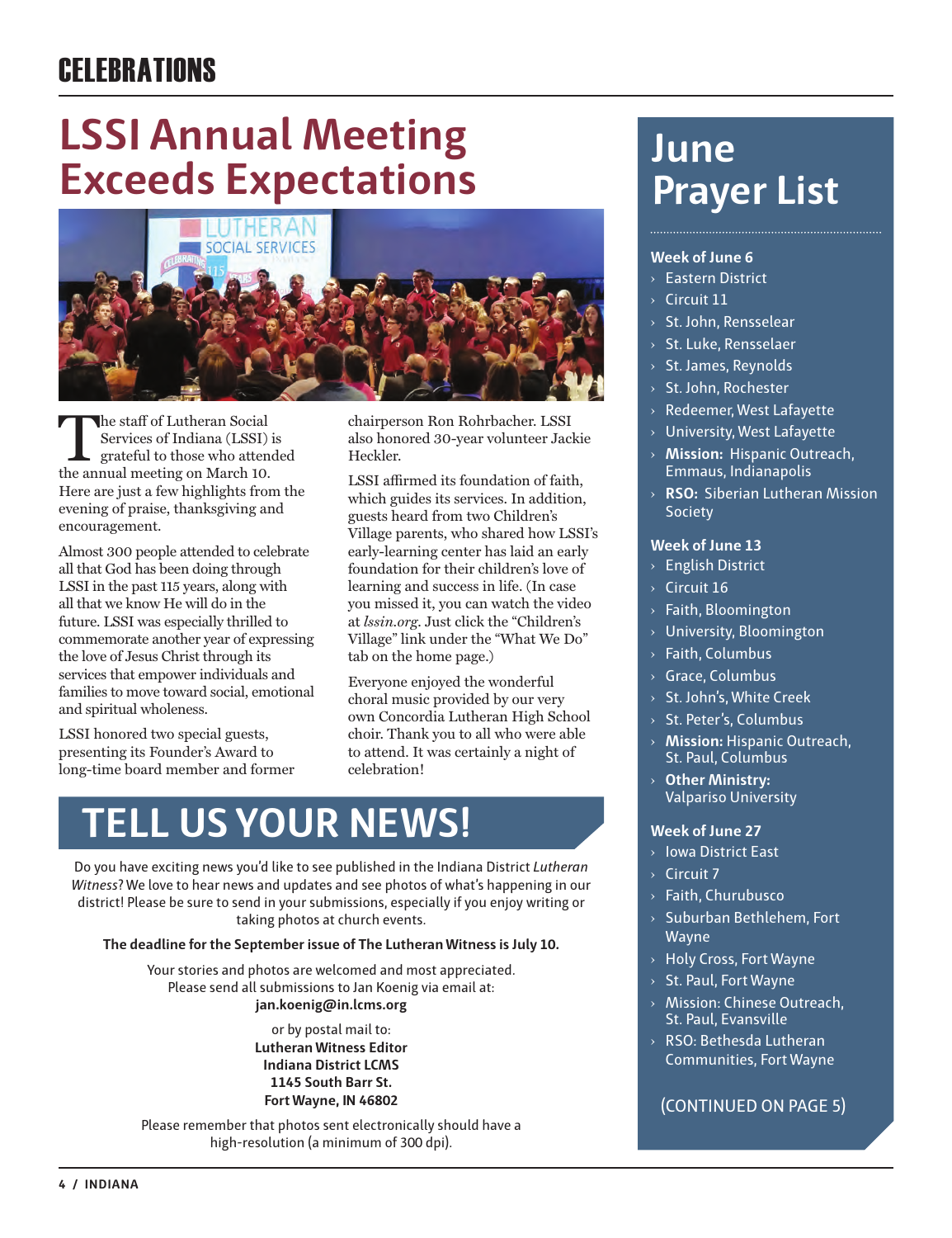### **JUNE/JULY BIRTHDAYS**

JUNE 1 Dick Wittwer, 92 Emmanuel, Fort Wayne

JUNE 2 Ella Nurenberg, 94 St. Paul's, Bremen Alvera Hockemeyer, 93 St. John, Monroeville Lillian Gollnick, 91 St. Peter, North Judson

JUNE 3 June Bartels, 93 Immanuel, Michigan City Anita Steele, 90, Zion, Decatur

JUNE 4 Margaret Steinborn, 92 St. James, Lafayette Evelyn Harges, 90 St. Paul's, Fort Wayne

JUNE 6 Rosella Warstler, 91, Zion, Garrett JUNE 8

Fran Sapper, 92, Trinity, Hobart JUNE 7 Libby Bleeke, 92 St. Paul (Preble), Decatur

JUNE 8 June Diehm, 95, Immanuel, Avilla Flora Matzat, 92 St. Peter, North Judson

JUNE 9 John Pfrommer Jr., 94 St. James, Lafayette

JUNE 13 Dorothy Rossman, 97 Zion, New Palestine Doris Hultgren, 92

Immanuel, Michigan City JUNE 14 **Esther Kvalo, 100, Grace, Muncie** Richard Lottesw, 92 St. Paul's, Evansville Rev. Walter Maier Jr., 91 St. Paul's, Fort Wayne Elli Hellen Huotilainen, 90 Calvary, Indianapolis

JUNE 16 Florene Denninger, 96 Bethlehem, Fort Wayne

JUNE 17 Beverly Ray, 91, St. James, Lafayette

JUNE 18 Elda Smith, 93 Emmanuel, Fort Wayne Margaret Lambring, 92 St. Peter's, Brownstown

JUNE 19 Eileen Weber, 94 St. Paul's, Fort Wayne Eunice Bauer, 92, St. Paul's, Bremen

JUNE 20 Marjorie Hoerner, 97 St. Paul's, Fort Wayne Mona Browning, 90 Grace, New Albany

Ralph Spurgeon, 90 St. Peter's, Brownstown JUNE 21

Agnes, Pingel, 91 St. Peter, North Judson Luella Holle, 90 Emanuel, Dudleytown

JUNE 22 **Ellen Nottingham, 103 St. Paul's, Evansville**

Beatrice VonDielingen, 93 Immanuel, Seymour Norvin McClure, 92 Emmanuel, Fort Wayne

JUNE 23 Mariorie Boester, 96 Bethlehem, Fort Wayne Dolores Tunin, 91

Calvary, Indianapolis JUNE 26 Ruth Alber, 94, Zion, Wabash

Carola Wolf, 90, Calvary, Plymouth JUNE 28 Harold Thieme, 99, Zion, Decatur

Lillian Hitzeman, 98 Faith, Bloomington Alton Reininga, 98 Trinity, Darmstadt Rosemary Hurt, 94 St. John, Indianapolis

JUNE 29 Marceil Doctor, 95 St. John, Monroeville Dorothea Rinker, 94

St. Paul's, Fort Wayne JUNE 30 Liselotte Leming, 91 St. James, Lafayette Peg Looney, 91, Carmel Paul Schnute, 91, Trinity, Darmstadt Carl Deimling, 90 Bethlehem, Fort Wayne  $IIIVI$ Wilma Loniewski, 92 Immanuel, Michigan City Fritzy Ober, 90 Emmanuel, Fort Wayne

 $IIIY2$ Leona Becker, 92, Trinity, Hobart Emma Elbracht, 92 St. John, Indianapolis James Irwin, 90

Calvary, Indianapolis  $IUIY4$ Doris Klage, 94 Holy Cross, Fort Wayne Dale Carrell, 90, St. Paul's, Evansville JULY 5 Phyllis Dietel, 94 St. Paul's, Fort Wayne Gladys Ross, 94, Trinity, Hobart Louise Dearmin, 93, Carmel

 $IIIY6$ Doris Prochnow, 99 Emmanuel, Fort Wayne Shirley Dommer, 94, Trinity, Hobart Leona Kerkhoff, 90, Grace, Muncie

JULY 7 Vern Adams, 93 Holy Cross, Fort Wayne Burt Smith, 90, Carmel JULY 9 Art Voelker, 92 Emmanuel, Fort Wayne Doris Hoffman, 91 Emmanuel, Fort Wayne JULY 10 Donald Schaber, 95 Holy Cross, Fort Wayne Mary Ressinger, 94, Carmel Lillie Christopher, 92 Emanuel, Dudleytown JULY 11 Fred Busche, 93 St. Paul's, Fort Wayne Lorraina Schwartz, 93 Zion, Seymour Charles Holt, 92 St. John, Monroeville  $IIIVI3$ Betty Koons, 93, Zion, New Palestine Mildred Burger, 91 St. Paul's, Fort Wayne JULY 15 Lester Bollenbacher, 92 St. Paul's, Bremen Sally Lilley, 91, Faith, DeMotte Jacqueline Irwin, 90, Faith, DeMotte JULY 17 Lillian Kundert, 96 Redeemer, Evansville Warren Schueler, 95 Emmanuel, Fort Wayne Fred Domrow, 90 Bethlehem, Fort Wayne JULY 19 Donna Hudlow, 91 St. James, Lafayette JULY 20 Donna Sensmeier, 93 Trinity, Darmstadt JULY 21 Elizabeth Riedemann, 95, Carmel Ralph Johnson, 94 St. James, Lafayette Clarence Oetting, 91 Bethlehem, Fort Wayne JULY 22 Margaret "Peggy" Prien, 92 St. James, Lafayette Phyllis Zwick, 91, Zion, Decatur JULY 23 Paul Schneider, 96 St. John, Lanesville JULY 24 Elvera Marschhausen, 96, Carmel Naomi Erb, 94, St. Paul's, Fort Wayne Helen Kellermeier, 91 St. Peter's, Brownstown JULY 25 Bob Koschmann, 98, Carmel Pauline Imbody, 94 Emmanuel, Fort Wayne

*Continued on page 6*

### **July Prayer List**

(CONTINUED FOM PAGE 5)

#### **Week of July 11**

- › Iowa District West
- $\rightarrow$  Circuit 12
- › Christ, Anderson
- › Emanuel, Arcadia
- › St. Peter, Huntington
- › Good Shepherd, Kokomo
- › Our Redeemer, Kokomo
- › Zion, Kokomo
- › **Mission:** Chinese Outreach, Faith, Bloomington
- › **RSO:** Camp Lakeview, Seymour

#### **Week of July 18**

- › Kansas District
- $\rightarrow$  Circuit 16
- › Good Shepherd, Franklin
- › St. Paul, Jonesville
- › Prince of Peace, Martinsville
- $>$  Shepherd of the Hills, Morgantown
- › St. Mark, Shelbyville
- › St. Peter's, Waymansville
- › Trinity, Ellettsville
- › **Mission:** African Immigrant, St. Augustine, Fort Wayne
- › **RSO:** Camp Lutherhaven

#### **Week of July 25**

- › Michigan District
- $\angle$  Circuit 4
- › Immanuel, Tracy
- › St. Matthew, Hamlet
- › First, Hanna
- › Our Redeemer, Knox
- › St. John, LaCrosse
- › St. John, LaPorte
- › Mission: Campus Ministry, University, Bloomington
- › RSO: Cedar Lake Lodge, LaGrange, KY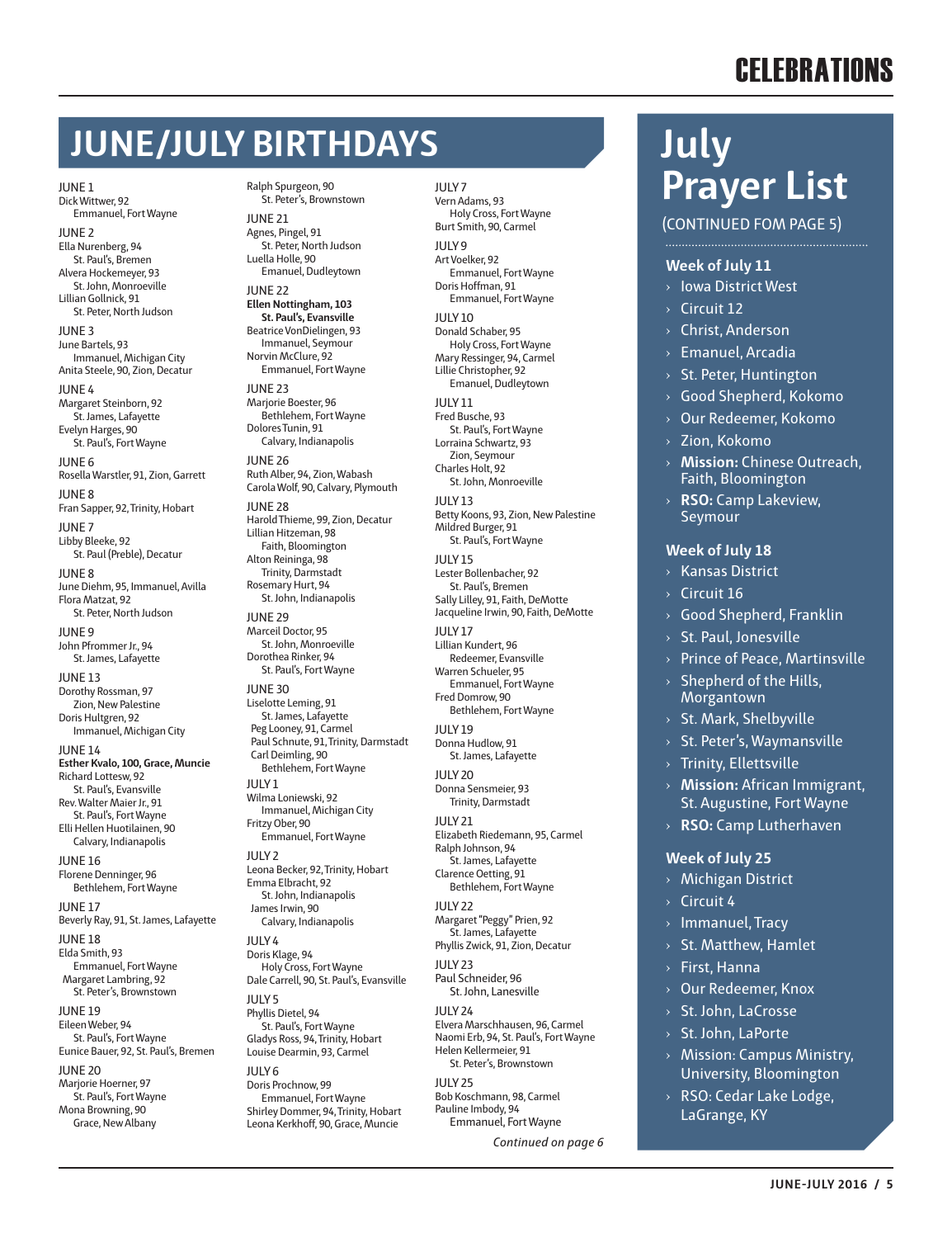Helen Carr, 91, St. Paul's Fort Wayne JULY 26 Mary Lottes, 98 St. James, Lafayette Ken Fehd, 90, Trinity, Darmstadt Mary Rogers, 90, Zion, Seymour *Continued from page 5*

JUNE 1

 $IIII V 27$ 

Miriam Kohorst, 90, St. John, Vincennes Alice Affolder, 97, Zion, Decatur JULY 28 Amelia Auman, 99 Emmanuel, Fort Wayne Evelyn Klinge, 92, Emanuel, Dudleytown

#### JULY 30 Maxine Bienz, 94, St. Paul's, Fort Wayne

JULY 31 Hazel Dorothy Haberhern, 95 Calvary, Indianapolis Norm Reinking, 94

Holy Cross, Fort Wayne

Marcelene Soest, 92 Bethlehem, Fort Wayne Loretta Thomas, 90 Holy Cross, Fort Wayne

### **JUNE/JULY ANNIVERSARIES**

#### Mr. and Mrs. John Ryan, 59 Calvary, Indianapolis Mr. and Mrs. Delbert Tormoehlen, 58 Immanuel, Seymour JUNE 2 Mr. and Mrs. Franklin Noll, 60 Zion, Decatur Mr. and Mrs. Roger Pollock, 54 Zion, Decatur Mr. and Mrs. Thomas West, 54 St. Paul's, Fort Wayne Mr. and Mrs. C. James Hurt, 53 Immanuel, Seymour Mr. and Mrs. Don Spray, 53 St. Peter's, Brownstown JUNE 3 Mr. and Mrs. Bruce Mater, 66 Grace, New Albany Mr. and Mrs. Don Day, 60 Calvary, Plymouth Mr. and Mrs. Harlan Heinze, 55 St. John, Lanesville Mr. and Mrs. Gerald Korff, 55 Trinity, Darmstadt Mr. and Mrs. Walter Meyer, 55 St. John, Indianapolis Mr. and Mrs. Kenneth Welther, 55 St. James, Lafayette JUNE 4 Rev. and Mrs. Gene Brunow, 56 Emmanuel, Fort Wayne Mr. and Mrs. David Leonard, 56

Trinity, Hobart Rev. and Mrs. Robert Reinhardt, 56 Redeemer, Evansville Mr. and Mrs. Quentin Schooler, 50 St. James, Lafayette JUNE 5

Mr. and Mrs. Richard Bohnke, 67 St. John, Monroeville Mr. and Mrs. Paul Busse Jr., 61 Zion, Decatur Mr. and Mrs. Franklin Furr, 56 St. Paul, Denham Rev. and Mrs. David Albertin, 51 Immanuel, Michigan City Mr. and Mrs. Richard Glusenkamp, 51 St. Paul's, Fort Wayne Rev. and Mrs. Daniel May, 51 Emmanuel, Fort Wayne JUNE 6 Rev. and Mrs. Harvey Lange, 64

Calvary, Indianapolis Mr. and Mrs. Hugo Bietz, 52 Holy Cross, Fort Wayne Mr. and Mrs. Marlin Culy, 52 Emmanuel, Fort Wayne

JUNE 7

Mr. and Mrs. Jim Merriman, 63 St. Paul (Preble), Decatur

Mr. and Mrs. John Griswold, 60 St. James, Lafayette Mr. and Mrs. Ned Hall, 58 Immanuel, Avilla. Mr. and Mrs. Stephen Decker, 52 St. James, Lafayette

#### JUNE 8

Mr. and Mrs. Eston Hathaway, 58, Carmel Mr. and Mrs. Stanley Hill, 58 Immanuel, Seymour

#### JUNE 9

Mr. and Mrs. Ben Emkes, 70, Zion, Seymour Rev. and Mrs. Theodore Taykowski, 60 Trinity, Fort Wayne Mr. and Mrs. Dick Posewitz, 54 Redeemer, Evansville Mr. and Mrs. Dave Hockemeyer, 53 St. John, Monroeville Mr. and Mrs. Jim Schwengel, 53 Redeemer, Evansville

#### JUNE 10

Mr. and Mrs. Lester Bollenbacher, 66 St. Paul's, Bremen Mr. and Mrs. James Wilkins, 66 Bethlehem, Fort Wayne Mr. and Mrs. Dean Blackwell, 56 St. Peter's, Brownstown Mr. and Mrs. Don Meyer, 50 St. John, Indianapolis

#### JUNE 11

Mr. and Mrs. Elmer Klinstiver, 62 Grace, New Albany Mr. and Mrs. Alan Struss, 50 Calvary, Indianapolis Mr. and Mrs. Steve Unsicker, 50 St. John, Monroeville

#### JUNE 12

Mr. and Mrs. Glenn Kanning, 62 Holy Cross, Fort Wayne Mr. and Mrs. Charles Nichols, 61 St. Peter's, Brownstown Mr. and Mrs. Ron Brink, 51 Calvary, Indianapolis Mr. and Mrs. Bill Culbertson, 51, Carmel Mr. and Mrs. Paul Noel, 51 Grace, New Albany Mr. and Mrs. Arnold Schroeder, 51 Trinity, Hobart JUNE 13 Mr. and Mrs. Darwin Horine, 57 Emmanuel, Fort Wayne Mr. and Mrs. Chester Gut, 52 Calvary, Plymouth Mr. and Mrs. Tom Steiner, 52 Faith, DeMotte Mr. and Mrs. John Walls, 52 Grace, New Albany Mr. and Mrs. Leroy Davis, 51, Zion, Wabash Mr. and Mrs. Daniel Kendall, 51 Calvary, Indianapolis

JUNE 14

Mr. and Mrs. Floyd Hoppe, 63 St. Peter, North Judson Mr. and Mrs. Walt Baur, 62 Immanuel, Michigan City Mr. and Mrs. Gene Bruns, 58, Carmel Mr. and Mrs. Larry Woodruff, 55 Zion, New Palestine Mr. and Mrs. Wilbur Fenneberg, 52 Zion, Seymour JUNE 15 Mr. and Mrs. Fred Graft, 65 Holy Cross, Fort Wayne Mr. and Mrs. Alfred Fenneberg, 58 Immanuel, Seymour Mr. and Mrs. Don Gambrel, 54 Zion, Seymour Mr. and Mrs. Robert Layman, 53 Emmanuel, Fort Wayne JUNE 16 Mr. and Mrs. Harold Kysar, 70 Immanuel, Seymour Mr. and Mrs. Richard Nielsen, 66 St. Peter, North Judson. Mr. and Mrs. Charles Ewen, 54 Trinity, Hobart. Rev. and Mrs. Harold Linn, 54 Concordia, Louisville Mr. and Mrs. Albert Umbach, 54 Redeemer, Evansville Mr. and Mrs. Earl Pottschmidt, 53 St. Peter's, Brownstown JUNE 17 Mr. and Mrs. Leroy Rode, 66 St. John, Indianapolis. Mr. and Mrs. James Croxton, 60 Emmanuel, Fort Wayne Mr. and Mrs. Omer Hackman, 60 St. Peter's, Brownstown Mr. and Mrs. Ron Glaser, 56 Concordia, Louisville Mr. and Mrs. Herb Stugart, 55, Carmel JUNE 18 Mr. and Mrs. Peter Vitkus, 67, Carmel Mr. and Mrs. Lawrence Jupin, 61 Calvary, Indianapolis. Mr. and Mrs. Bates McIndoe, 56, Carmel Mr. and Mrs. Thomas Starke, 56 St. Paul's, Fort Wayne Mr. and Mrs. Duane Yuska, 50 St. James, Lafayette JUNE 19 Mr. and Mrs. William Walker, 56 Grace, Muncie Mr. and Mrs. Ted Baer, 51, Carmel Rev. and Mrs. John Hamer, 51 St. Paul's, Fort Wayne Mr. and Mrs. Richard Maurer, 50 St. James, Lafayette

JUNE 20 Mr. and Mrs. Paul Hoppe, 68 Holy Cross, Fort Wayne

Mr. and Mrs. Ronald Barnhart, 63 Bethlehem, Fort Wayne Mr. and Mrs. William Martin, 57 St. John, Indianapolis Mr. and Mrs. Denis Peters, 52 Holy Cross, Fort Wayne Mr. and Mrs. David Zolman, 51 Zion, Wabash JUNE 21 Mr. and Mrs. Al Wick, 64 Holy Cross, Fort Wayne Mr. and Mrs. JR Wessel, 63 St. Peter's, Brownstown Mr. and Mrs. William Kirsch, 51 St. Paul's, Evansville Mr. and Mrs. James Beery, 69, Zion, Decatur JUNE 22 Dr. and Mrs. Charles Freudenberg, 64 Redeemer, Evansville Mr. and Mrs. Nolan Griffiths, 59 Zion, Decatur Mr. and Mrs. Pete Rump, 59, Carmel Mr. and Mrs. Herb Hoeltke, 53 Concordia, Greenwood Mr. and Mrs. Vernon Werling, 53 St. Paul, New Haven JUNE 23 Mr. and Mrs. Ed Durr, 60 Concordia, Louisville Mr. and Mrs. Wayne Smith, 59 Grace, New Albany JUNE 24 Mr. and Mrs. Harold Atkinson, 60 Zion, Wabash. Mr. and Mrs. Clare Erb, 56 St. James, Lafayette JUNE 25 Mr. and Mrs. Carl Deimling, 67 Bethlehem, Fort Wayne Mr. and Mrs. Robert Fischer, 67 St. Paul's, Evansville Mr. and Mrs. Gene Stewart, 61 St. John, Lanesville Mr. and Mrs. Edwin Braun Sr., 56 Emmanuel, Fort Wayne Mr. and Mrs. Carroll Hooton, 56 St. Paul's, Cross Plains Mr. and Mrs. Ronald Burger, 50 St. John, Indianapolis Mr. and Mrs. Art Grawcock, 50 Immanuel, Avilla Mr. and Mrs. Martin Kuntz, 50 Calvary, Indianapolis JUNE 26 Mr. and Mrs. Don Macke, 68 Holy Cross, Fort Wayne Mr. and Mrs. Jerry Fish, 56 Immanuel, Seymour Rev. and Mrs. Richard Lewer, 56 Zion, New Palestine Mr. and Mrs. William Brandt, 52 Immanuel, Seymour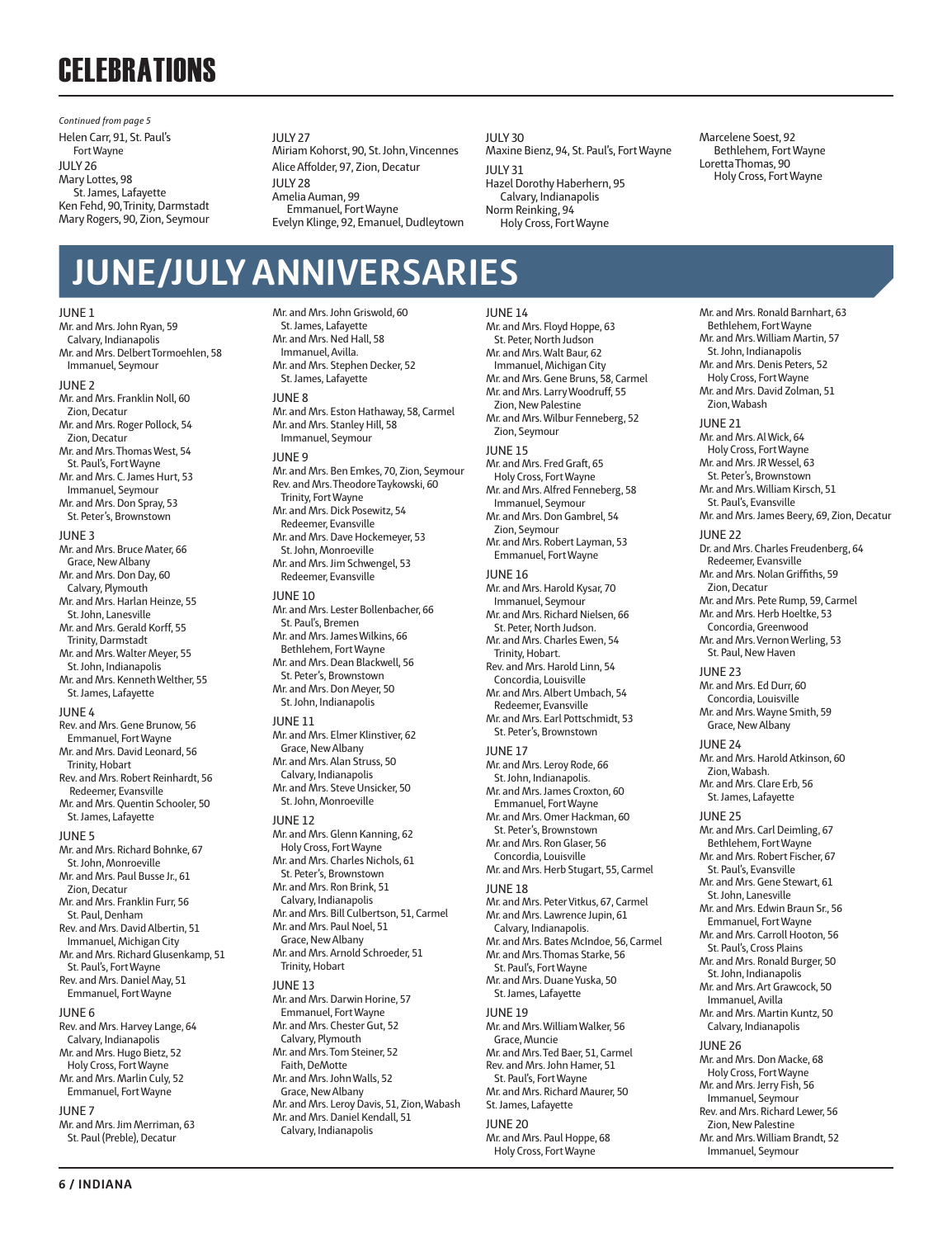Mr. and Mrs. Lester Otte, 50 St. John's, White Creek

JULY 25

Mr. and Mrs. Al Davis, 51, Zion, Seymour Mr. and Mrs. Ron Miller, 51, Zion, Seymour Rev. and Mrs. Marvin Hinkle, 50 Holy Cross, Fort Wayne JUNE 27 Mr. and Mrs. Alton Reininga, 74 Trinity, Darmstadt Mr. and Mrs. Bill Arnold, 57, Faith, DeMotte Mr. and Mrs. Lewis Haug, 52 St. Paul's, Bremen Mr. and Mrs. Don Weidler, 52, Zion, Decatur Rev. and Mrs. Leonard Neumann, 51 Concordia, Greenwood JUNE 28 Mr. and Mrs. Fred Bieberich, 69 St. Paul (Preble), Decatur Mr. and Mrs. James Brown, 69 St. Paul's, Bremen Mr. and Mrs. Dale Burbrink, 57 St. John's, White Creek Mr. and Mrs. Dan Grotelueschen, 52 Zion, New Palestine JUNE 29 Mr. and Mrs. Alvin Otte, 58 Immanuel, Seymour Mr. and Mrs. William Preston, 53 Bethlehem, Fort Wayne JUNE 30 Mr. and Mrs. Fred Roeder, 67 Redeemer, Evansville Mr. and Mrs. Paul Parker Sr., 53 Emmanuel, Fort Wayne Mr. and Mrs. Gary Boyd, 50, Grace, Muncie  $IIIIVI$ 

Mr. and Mrs. Dan Mikeworth, 55 St. John, Indianapolis JULY 2 Mr. and Mrs. Richard Noblitt, 66 St. John's, White CreeK Mr. and Mrs. Melvin Rahe, 56 Shepherd of the Hills, Georgetown Mr. and Mrs. Dave Schult, 56 Bethlehem, Fort Wayne Mr. and Mrs. Tim Lein, 50, Carmel  $IIIY3$ Mr. and Mrs. Richard Noblitt, 66 St. John's, White Creek Mr. and Mrs. Melvin Rahe, 56 Shepherd of the Hills, Georgetown Mr. and Mrs. Dave Schult, 56 Bethlehem, Fort Wayne Mr. and Mrs. Tim Lein, 50, Carmel

 $IIIIY4$ Mr. and Mrs. John Moeller, 51, Zion, Wabash JULY 6 Mr. and Mrs. Bob Dybcio, 63 Faith, DeMotte Mr. and Mrs. Jim Allen, 58 Calvary, Plymouth JULY 7 Mr. and Mrs. Bill Bartels, 71 Immanuel, Michigan City Mr. and Mrs. Clark Grady, 54 St. James, Lafayette Mr. and Mrs. Ralph Kerwin, 54, Carmel  $IIIIVQ$ Mr. and Mrs. Marlowe Hecht, 55 St. Paul's, Fort Wayne Mr. and Mrs. Lynn "Butch" Trautman, 54, Carmel JULY 9 Dr. and Mrs. Normand Townley, 61, Carmel Mr. and Mrs. Dale Laumeyer, 56 St. John, Indianapolis Mr. and Mrs. Don Nicole, 56 Holy Cross, Fort Wayne JULY 10 Mr. and Mrs. Richard Weiland, 51 Zion, Decatur Mr. and Mrs. Nick Bode, 50, Zion, Seymour JULY 11 Mr. and Mrs. Ron Pivarnik, 57 Faith, DeMotte Rev. and Mrs. Curt Peters Resurrection, Louisville  $IIIIVI2$ Mr. and Mrs. Robert Bradtmiller, 64 Emmanuel, Fort Wayne JULY 13 Mr. and Mrs. Lavern Brewer, 59 Zion, Decatur Mr. and Mrs. George Skibbe, 59 St. Peter, North Judson Mr. and Mrs. Dick Stoppenhagen, 58 St. John, Monroeville  $IIIIVI4$ Mr. and Mrs. Kenneth Roop, 65 Zion, Decatur Mr. and Mrs. Marvin Peters, 60 St. Peter, North Judson Mr. and Mrs. Paul Domrow, 59 Holy Cross, Fort Wayne Mr. and Mrs. Ray Everson, 54

Mr. and Mrs. Jackie Merkel, 54 St. James, Lafayette Mr. and Mrs. Wally Stremming, 54 Redeemer Evansville JULY 15 Mr. and Mrs. Bill Featherston, 58 Faith, DeMotte JULY 16 Mr. and Mrs. Don Karbach, 67 Holy Cross, Fort Wayne Mr. and Mrs. Tom Morrison, 56 Zion, New Palestine Mr. and Mrs. Herman "Tom" Prill, 51 St. James, Lafayette Mr. and Mrs. Roger Couch, 50 St. Paul's, Fort Wayne Mr. and Mrs. Fred Stuckwisch, 50 St. Peter's, Brownstown  $IIIIVI7$ Mr. and Mrs. Frank Becker, 57 St. Paul (Preble), Decatur JULY 18 Mr. and Mrs. Bob Scheimann, 62 Holy Cross, Fort Wayne Mr. and Mrs. Frank Krulik, 52 St. Peter, North Judson Mr. and Mrs. Denny Richmond, 52 Holy Cross, Fort Wayne JULY 19 Mr. and Mrs. Carl Hoffman, 59 St. John, Monroeville Mr. and Mrs. Roland Kerr, 58 St. Paul's, Fort Wayne  $IIIIV21$ Mr. and Mrs. John Mueller, 54 Holy Cross, Fort Wayne JULY 23 Mr. and Mrs. Jim Rosendaul, 61 Concordia, Louisville Mr. and Mrs. John Schamber, 55 Holy Cross, Fort Wayne Mr. and Mrs. Dave Grotelueschen, 50 Zion, New Palestine Rev. and Mrs. Rollin Kuznik, 50, Carmel Mr. and Mrs. Ed McFarland, 50 Holy Cross, Fort Wayne  $III V 24$ Mr. and Mrs. Jim Fisher, 51

#### Immanuel, Michigan City. Mr. and Mrs. Norris Kovener, 51 Emanuel, Dudleytown

Mr. and Mrs. Alvin Stahl, 62 St. Peter's, Brownstown. Mr. and Mrs. Donald Knopf, 57 Emmanuel, Fort Wayne Mr. and Mrs. Henry Loppnow, 57 Grace, New Albany JULY 26 Mr. and Mrs. James Bauman Sr., 58 Zion, Garrett  $IIII V 27$ Mr. and Mrs. Jim Deppen, 57 Concordia, Louisville Mr. and Mrs. Jerry Knudtson, 53 Grace, New Albany Mr. and Mrs. Herb Koerselman, 53 Concordia, Louisville  $IIII V 28$ Mr. and Mrs. Jon Means, 54 Zion, New Palestine Mr. and Mrs. James Dunaway, 53 Calvary, Indianapolis  $IIIIV29$ Mr. and Mrs. Ronal Price. 56 Calvary, Indianapolis Mr. and Mrs. Verne Hanson, 50, Carmel JULY 30 Mr. and Mrs. Dale Carrell, 66 St. Paul's, Evansville Mr. and Mrs. Dick Hess, 61 Holy Cross, Fort Wayne Mr. and Mrs. Leland Hasseld, 56 St. James, Lafayette Mr. and Mrs. Robert Brandt, 55 Zion, New Palestine Mr. and Mrs. Tom Cowans, 54 Zion, Decatur JULY 31 Dr. and Mrs. Richard Schnute, 67, Carmel Mr. and Mrs. Robert Bowen, 61 Zion, Decatur Mr. and Mrs. Wayne Deig, 51 St. Paul's, Evansville Mr. and Mrs. Hank Kiess, 51 Holy Cross, Fort Wayne Mr. and Mrs. Thomas Darlage, 50 Zion, Seymour Mr. and Mrs. Floyd Stuckwisch, 50

St. Peter's, Brownstown

### **Koziol Ordained and Installed at Zion, West Fairfield**

Concordia, Greenwood

On Saturday, April 9, the Rev. Stephen Joseph Koziol Jr. was ordained and installed as pastor of Zion Evangelical Lutheran Church, West Fairfield (near Corunna). Koziol is a 2016 graduate of Concordia Theological Seminary, Fort Wayne. He served his vicarage at Zion, West Fairfield, and continued to help with worship services while he completed his seminary education.

The Rev. Dr. Daniel Brege was the officiating pastor and the Rev. Dr. John Stube delivered the sermon for the Divine Service.

**From left, (front row) the Revs. David Mommens, Stube, Brege, Koziol, Matt Montgomery, Andrew Yager, Vicar Adam Mc Dowell; (back row) Jerry Winegarden, Jon Nack, Carl Fichenscher, Patrick Kuhlman and Tim Miller.**